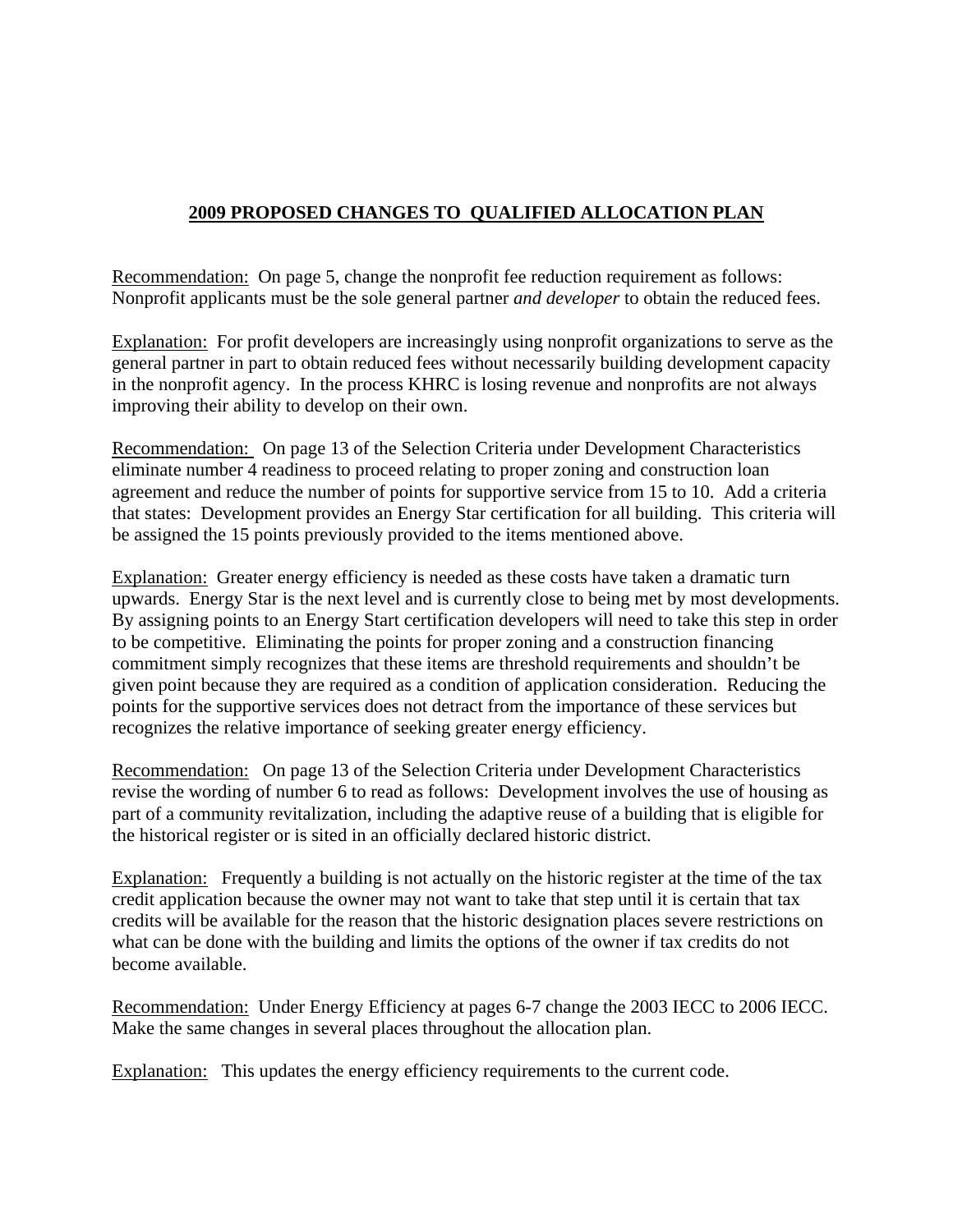Recommendation: At page 21 under Determination of Tax Credit Amount change the minimum equity factor to \$.75 to \$.80.

Explanation: This reflects the current market trends.

Recommendation: On page 19 following the section on Requests for Additional Credits add a new section: **KHRC Designated 130% Credit Criteria** with the following text:

KHRC will review and consider requests for the 30% additional credit that meet the following criteria:

- 1. Rent targeting all units in the development have an affordability below 40% of area gross median income.
- 2. Energy efficiency all buildings are energy star certified.
- 3. Occupancy at least 10% of the units in the development are targeted to homeless individuals or families, persons with disabilities or ex-offenders.
- 4. Financing there is a minimum 20% deferred developer fee after the 30% boost.
- 5. Location a county with a median income at or below the state non-metro median (\$50,100) or a population less than 10,000. (These criteria cover 92 counties).

## **OR**

6. Any development that has at least 50% market rate units.

## **OR**

7. Any development in a state or federally declared disaster area where KHRC has identified a loss of low income housing and where state disaster funding has not been available

All requests for the 30% additional credit are subject to underwriting analysis, financial need and development feasibility. KHRC may accept or decline such applications based on its internal review and reserves the right to waive any requirement that might act as an impediment to the development of the housing.

Explanation: The Housing and Economic Recovery Act of 2008 gave states the authority to allow 30% additional credit on buildings that the state believes to need the additional help. The